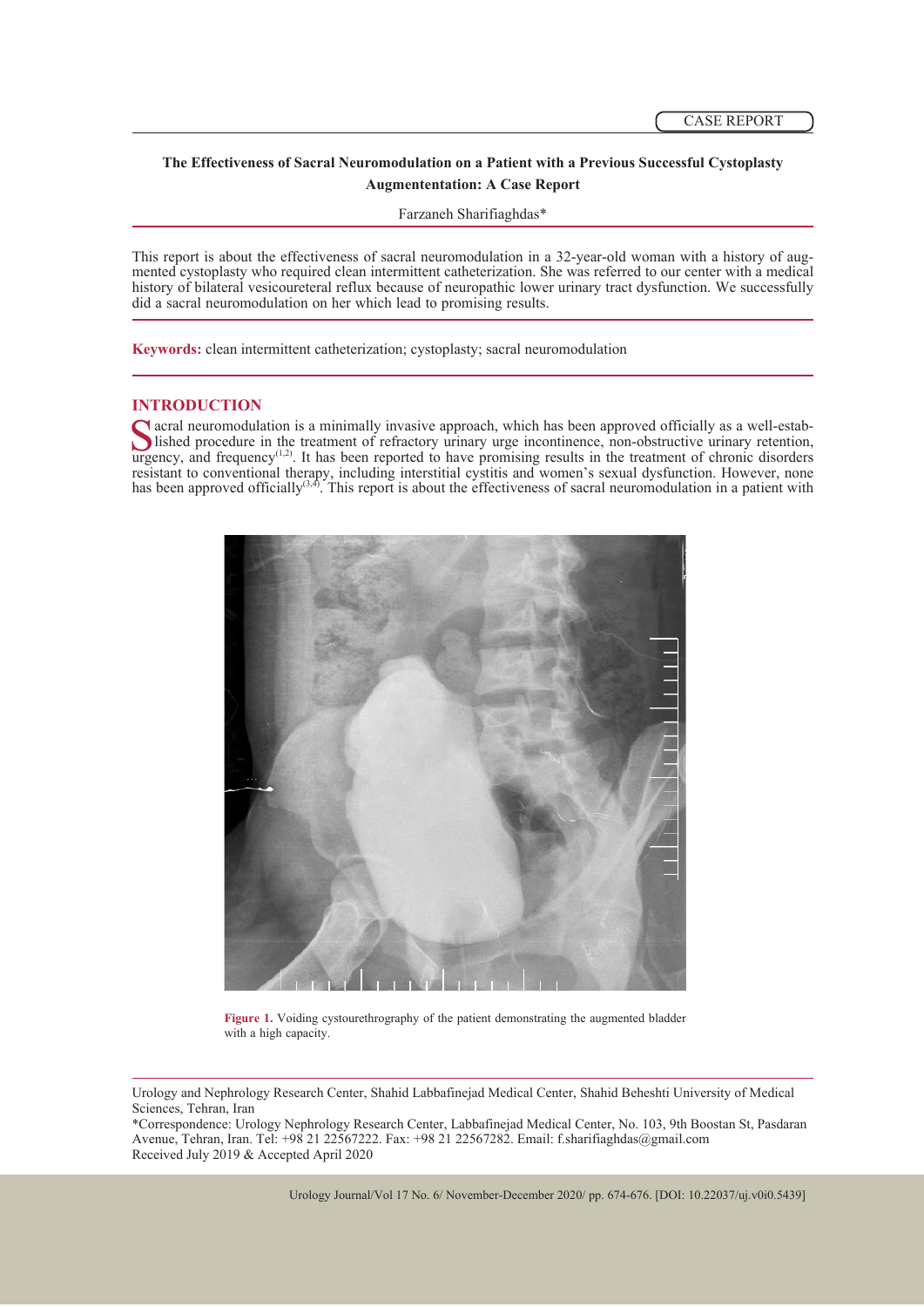

**Figure 2.a)** voiding cystourethrography of the patient, full bladder with implanted tined lead and implantable pulse generator; b) her voiding cystourethrography demonstrating the residual urine after implanting the pulse generator.

a history of augmented cystoplasty who required clean intermittent catheterization (CIC).

#### **CASE REPORT**

A 32-year-old woman was referred to our center with a past medical history of bilateral high grade vesicoureteral reflux(VUR), and two times failure of endoscopic and open surgical repair of VUR. With an obvious low back dimple sign and very low capacity, low compliance bladder and evidence of several episodes of high amplitude Detrusor over activity (according to multi channel urodynamic study ) and urinary incontinence.<br>She was finally diagnosed as a case of neuropathic lower urinary tract dysfunction. She underwent augmenta-<br>tion cystoplasty with a segment of ileum about 15 years before referring to us. The patient was in need of CIC to empty the bladder. However, she refused to perform regular daily CIC and had been admitted to hospital sidual urine, abdominal pain, symptomatic urinary tract infection or increased level of serum creatinine. She even had committed suicide due to her mood chang- es related to the mentioned chronic urinary problems (this was mentioned in her psychologic and psychiatric consultation reports). All procedures done in this study tion of Helsinki. The patient insisted to have a more natural way of voiding. She signed a written informed consent before undergoing sacral neuromodulation to increase the ability of voiding.<br>The preoperative evaluations including the genitouri-

nary physical examination and cystourethroscopy results were within normal limits. Voiding cystourethrog-

raphy showed that she had a large augmented bladder, low-grade left vesicoureteral reflux and high residual urine (**Figure 1**). Multichannel urodynamic study showed a high capacity bladder (>800 mL), high compliance, acontractile detrusor with a very weak sensa-<br>tion (just the first sensation at 400 mL). She was under-<br>going self-catheterization once every day. There was no evidence of volitional voiding or urinary incontinence in her three-day frequency volume chart.

She underwent unilateral peripheral nerve evaluation (PNE) by placing a temporary wire (305765SC, Medtronic, Minneapolis, Inc.) in the right S3 foramen<br>which was connected directly to the external pulse generator (Brown Box, Verify 3531, Medtronic, Minneap-<br>olis, Inc.). According to the second frequency volume chart during the first week of PNE, the patient stated that she had regained the ability to void. The first PNE period lasted ten days. PNE test was repeated in the contralateral S3 foramen for eight days (**Table 1**). According to the three-day frequency volume chart, the response rate to the PNE test phase for both sides was more than 50%. Therefore, she underwent implantation of quadripolar tined lead (3889-28, Medtronic, Min- neapolis, Inc.) and implantable pulse generator (3058, Medtronic, Minneapolis, Inc.) in a one stage surgery. At the time of writing this report, that is 12 months after the surgery, she voids volitionally and does CIC once every night in case of need. She is very satisfied with the clinical results (**Figure 2**). There has been no incidence of symptomatic urinary tract infection or abdom-<br>inal pain and she has not stayed at the hospital since the operation. The urodynamic study four months after the surgery revealed regaining more bladder sensations at lower volumes. The detrusor pressure at the maximum flow rate was 10 cmH2O.

### **DISCUSSION**

Sacral neuromodulation's exact mechanism of action is unclear. A few studies suggest an effect on the af- ferent sensory never fibers mainly corresponding to the S3 root, modulating the filling and voiding phase of the bladder $(1)$ . Rasmussen and colleagues $(5)$  reported the successful use of sacral neuromodulation in two women<br>with intractable urinary frequency, urgency and urgency-incontinence following bladder augmentation with ileum. Symptoms of both cases had improved after sacral neuromodulation. Our case had no continence and lower urinary tract symptoms, which is typically what we would expect from a successful augmented blad-<br>der. But she became intolerant to CIC. Her urodynamic<br>study result in follow-up revealed only 10 cmH20 increase in the augmented detrusor pressure during the void. So, it is not clear whether sacral neuromodulation works by increasing the contractility of neo-bladder or decreasing the muscle resistance of bladder outlet (pelvic floor muscles or external sphincter) especially in the present case.

To our knowledge, this is the first report of a successful sacral neuromodulation in a patient with a successful augmented bladder who was dependent on CIC with a promising result.

#### **CONFLICT OF INTEREST**

The author has no conflicts of interest.